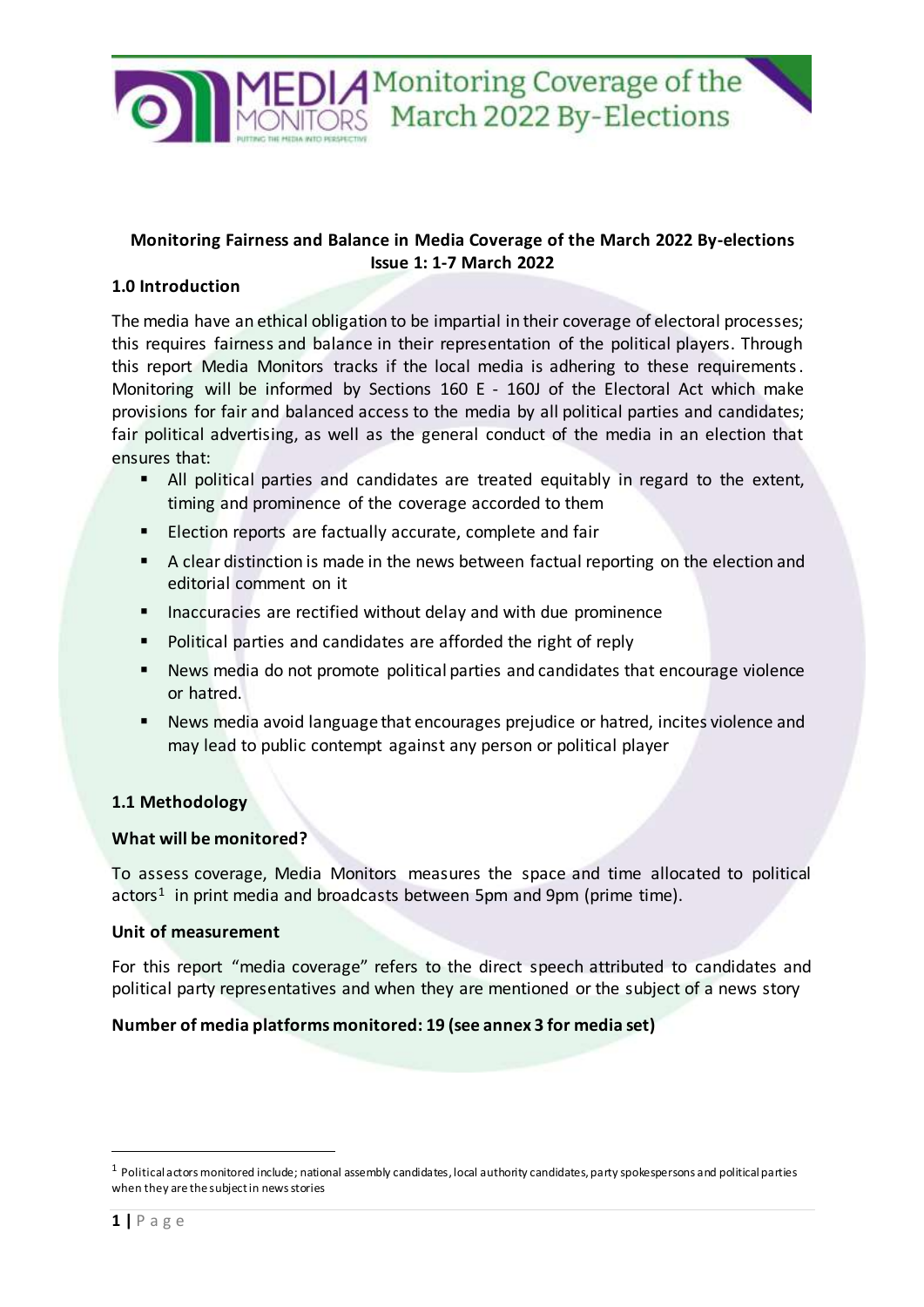# **1.2 Context**

This monitoring report coincided with the stepping up of campaigns by the political parties and actors contesting in the by-elections while the electoral commission was ramping up its preparations to host the elections.

#### **1.2.1 Campaign activities**

- On 26 February CCC and ZANU PF held star rallies in Gokwe and Kwekwe respectively
- **UI** Violence erupted at a CCC rally that took place on 27 February in Kwekwe. The violence resulted in one death and 17 injuries.
- On the 5<sup>th</sup> of March CCC and ZANU PF held Star rallies in Bulawayo and Tsholotsho respectively

#### **1.2.2 Administrative issues**

- Following the violence that occurred at the CCC rally in Kwekwe, ZEC and the Zimbabwe Human Rights Commission reproached political violence in general without apportioning blame.
- ZEC released a statement that it had accredited 352 local and foreign observers for the by elections. Of these 342 are local observers and the remaining 10 are foreign diplomats from local embassies.
- **EXEC** also expressed confidence that everything was on course for successful polls even though it registered concern over low voter registration turn out in Matabeleland.

## **1.3 Summary of Results**

- Overall 12 of the 17 parties contesting in the by-elections received coverage, however only 3 (18%) received significant coverage as they accounted for 99% of the coverage.
- Political party agendas received the majority of media coverage (55%) while the prospective national assembly and local authority candidates were featured in 24% and 1% of the coverage respectively.
- Although party leaders are not contesting in this election, they spearheaded campaigns and became the focal persons at rallies, thus, they received 18% of political actors' coverage.
- Gender representation in election reportage favoured men who received 91% visibility in the media. There was a low number of women's voices as women received only 9% of coverage amongst political actors.

## **2.0 Space and time allocated to political actors**

Media Monitors observed that 12 of the 17 political parties contesting in the election received coverage in the monitored media. It should however be noted that nine of these parties received marginal coverage as they only made up 1% of the total coverage whilst CCC, MDC A and ZANU PF combined for 99%.

# *Fig 1. Overall distribution of space and time among political actors (this includes political parties, leaders and candidates) in all media*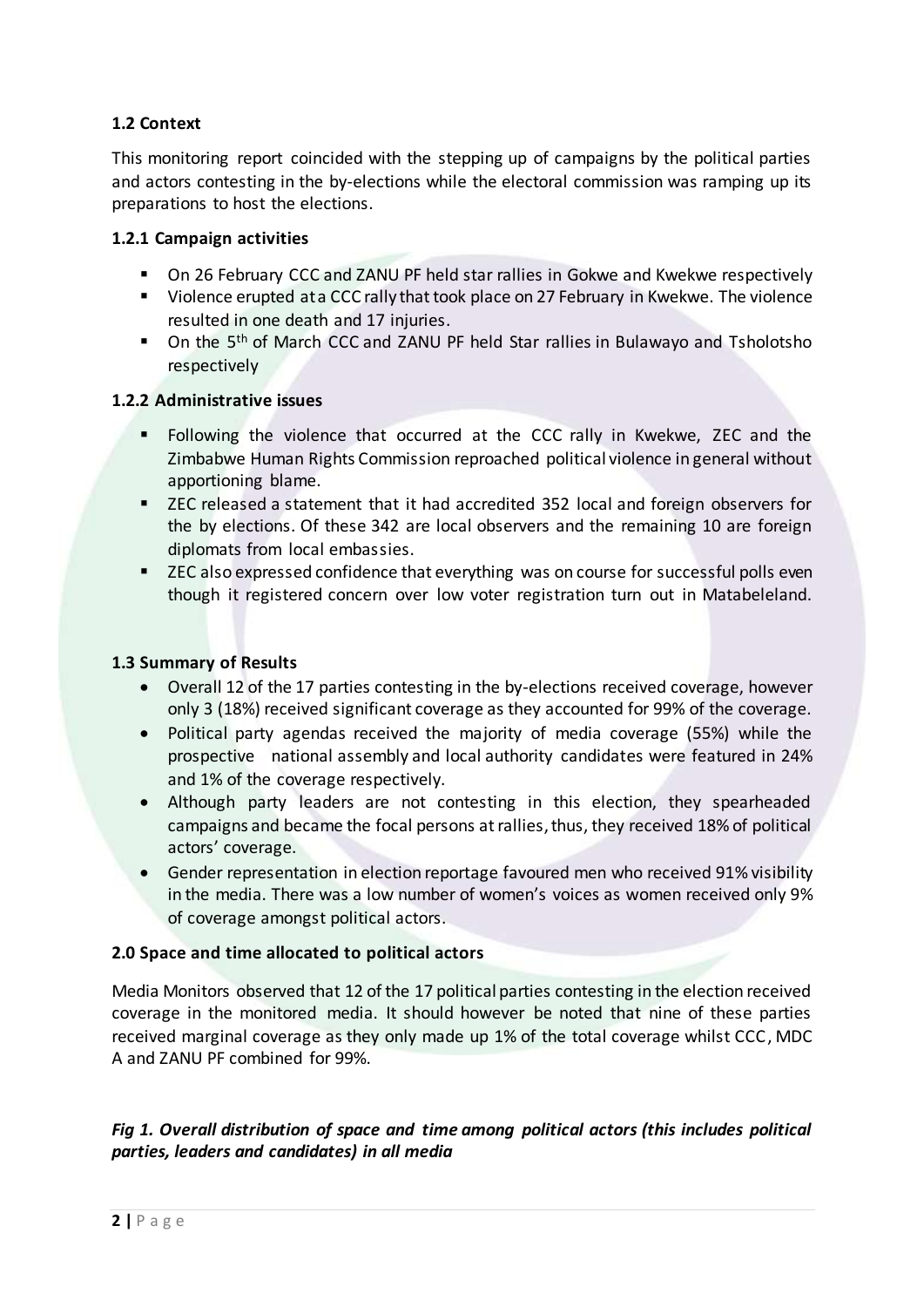

NB\*\*Space and time allocated PZ, RPZ, UZA, ZAPU, FREE ZIM, LEAD, MA'AT ZIM, UDA and Independent candidates was negligible.

Zanu PF and CCC dominated coverage on all platforms, however, Zanu PF had the lion's share of coverage in government controlled newspapers and ZBC channels. Provincial radio stations had no coverage linked to elections during the monitored times.



*Fig 2. Distribution of space and time among political parties by platform*

Zanu PF, CCC and MDC A held rallies that drew the media's attention. The media focused on attendance figures as a means to compare the popularity of the political parties especially when rallies were held in the same constituencies. Another factor that increased the space and time of Zanu PF and CCC was their counter accusations and blame game for the Kwekwe rally violence.

## **Which political actors were allocated space and time?**

With 55%, election coverage focusing on political parties, their agendas dominated coverage amongst political actors. This was followed by coverage of aspiring legislators. Local Authority candidates received the least amount of media attention at 1% while party leaders and spokespersons got 18% and 2% respectively.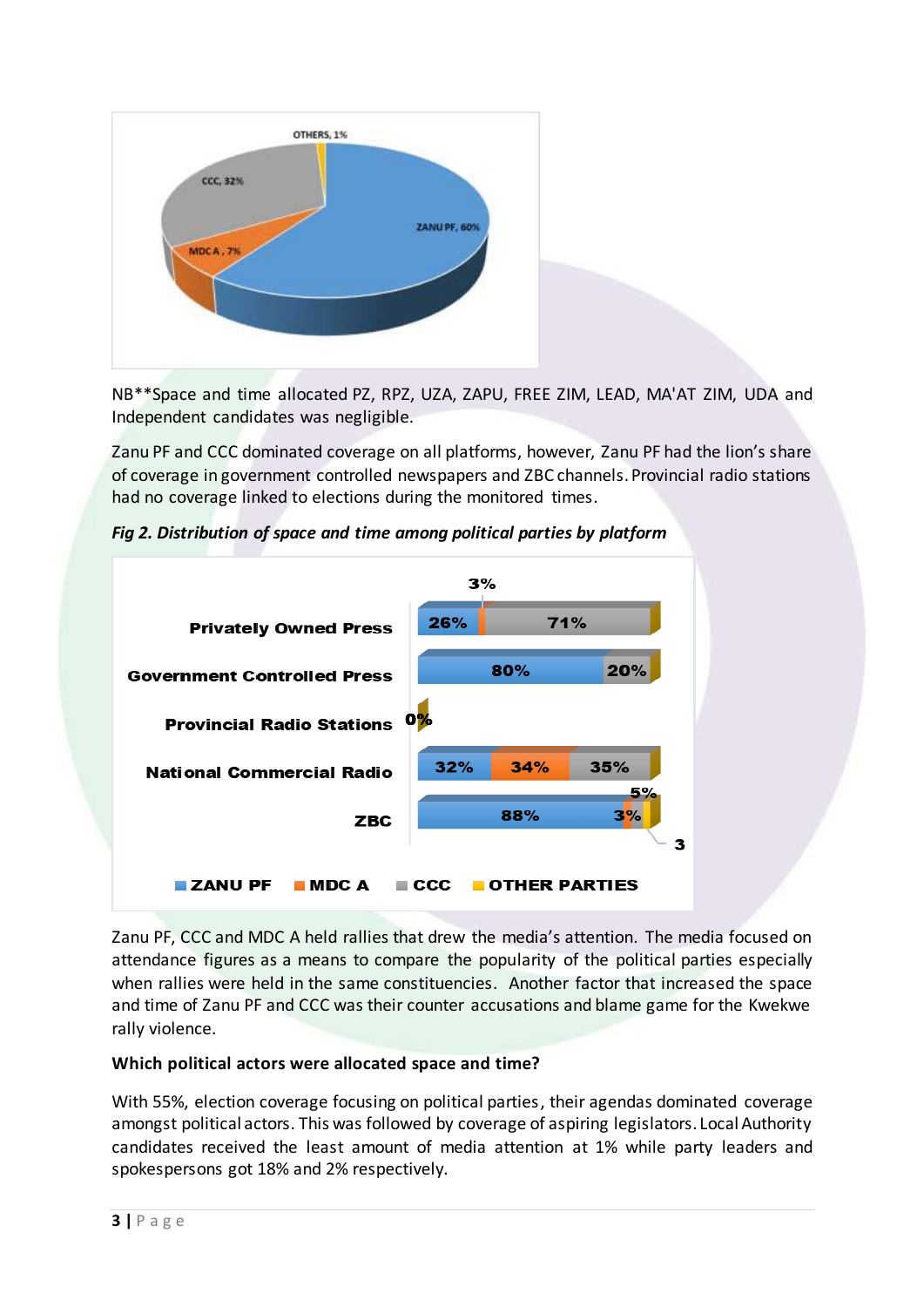Three party leaders received prominence in the media, these were Nelson Chamisa, Emmerson Mnangagwa and Douglas Mwonzora, and these leaders were mostly featured in reports on rallies they addressed. In their campaign messages they were canvassing for votes for 2023 while at the same time endorsing their candidates for the by-elections.

Two party spokespersons, Fadzai Mahere (CCC) and Christopher Mutsvangwa (Zanu PF) received coverage in the first week of monitoring. The two communicated their respective party positions on the violence at a Kwekwe CCC rally.



*Fig 3: Distribution of coverage amongst political actors*

*Fig 4: Space and time allocated to National Assembly candidates by platform*



# **3.0 Gender representation of political actors featured in the media**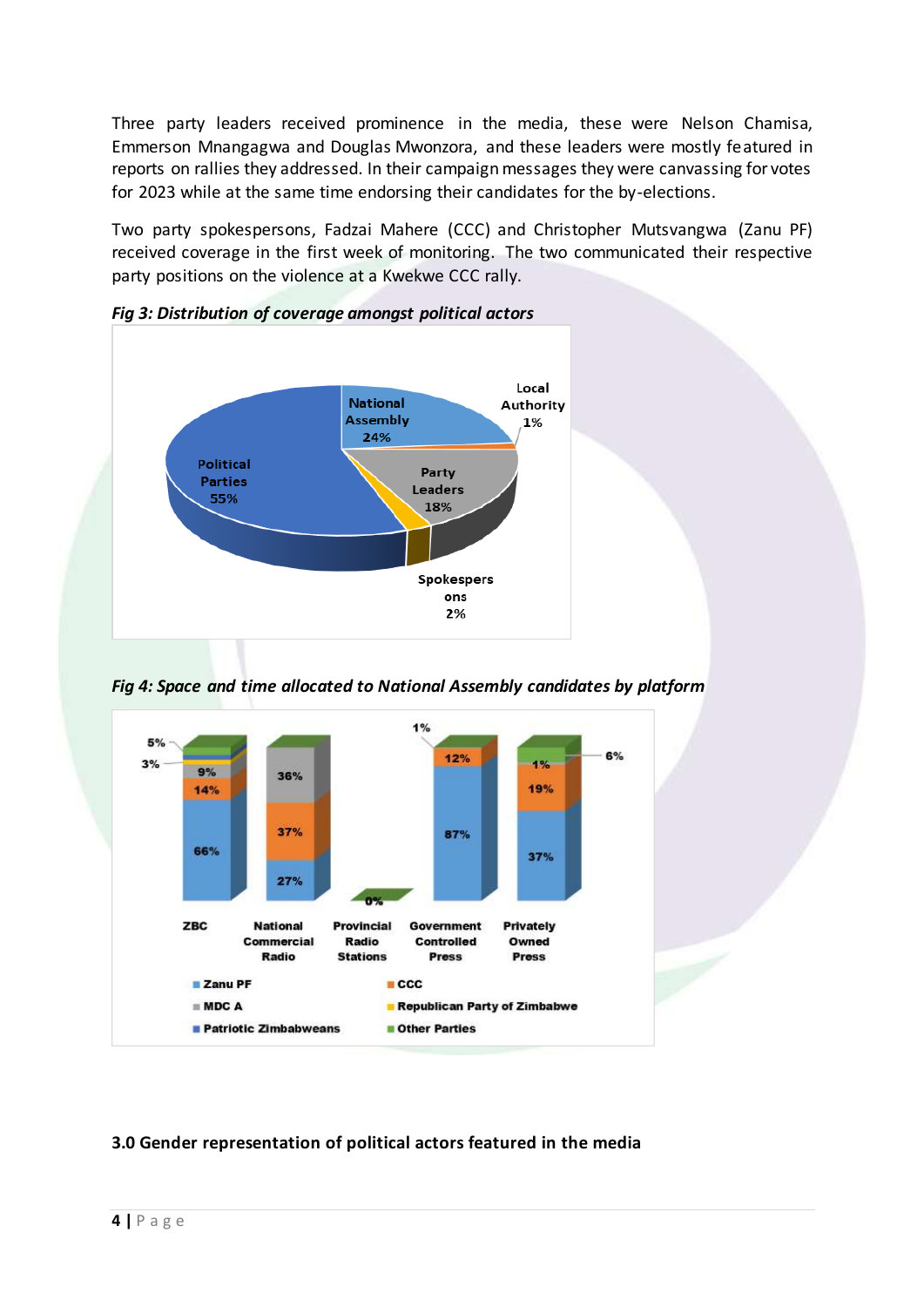Lack of gender balance in election reporting remains an issue of concern in Zimbabwe. Only 9% of the election coverage was either dedicated to women candidates or sought comment from women spokespersons and party leaders. Women candidates constitute 18% of candidates in the upcoming by-elections.



*Fig 5: Overall distribution of space and time by gender* 

The imbalance in gender representation in the first week of monitoring was a result of women political actors not being covered as individuals but included as part of party and election programmes. CCC spokesperson Fadzai Mahere was vocal in condemning election violence against CCC supporters and gave a statement on behalf of the whole party.

National Assembly candidates, Gladys Mutunami (UZA), Faith Chuma (PZ), Mavis Gumbo, Loice Magweba and Zalera Makari, all from Zanu PF were visible in the media. Visibility of Zanu PF actors was increased by the party's women empowerment programmes that were held to drum up support for the ruling party's candidates in the upcoming polls.





Media outlets that included elections related coverage did not offer men and women actors the same space and time. National commercial radio stations fared dismally in this respect as they had 100% male representation. Both government and privately owned newspapers had minimal inclusion of women actors at 8% and 4% respectively. The ZBC had the most women inclusion ratio at 25%, although this was far below parity. The monitored provincial radio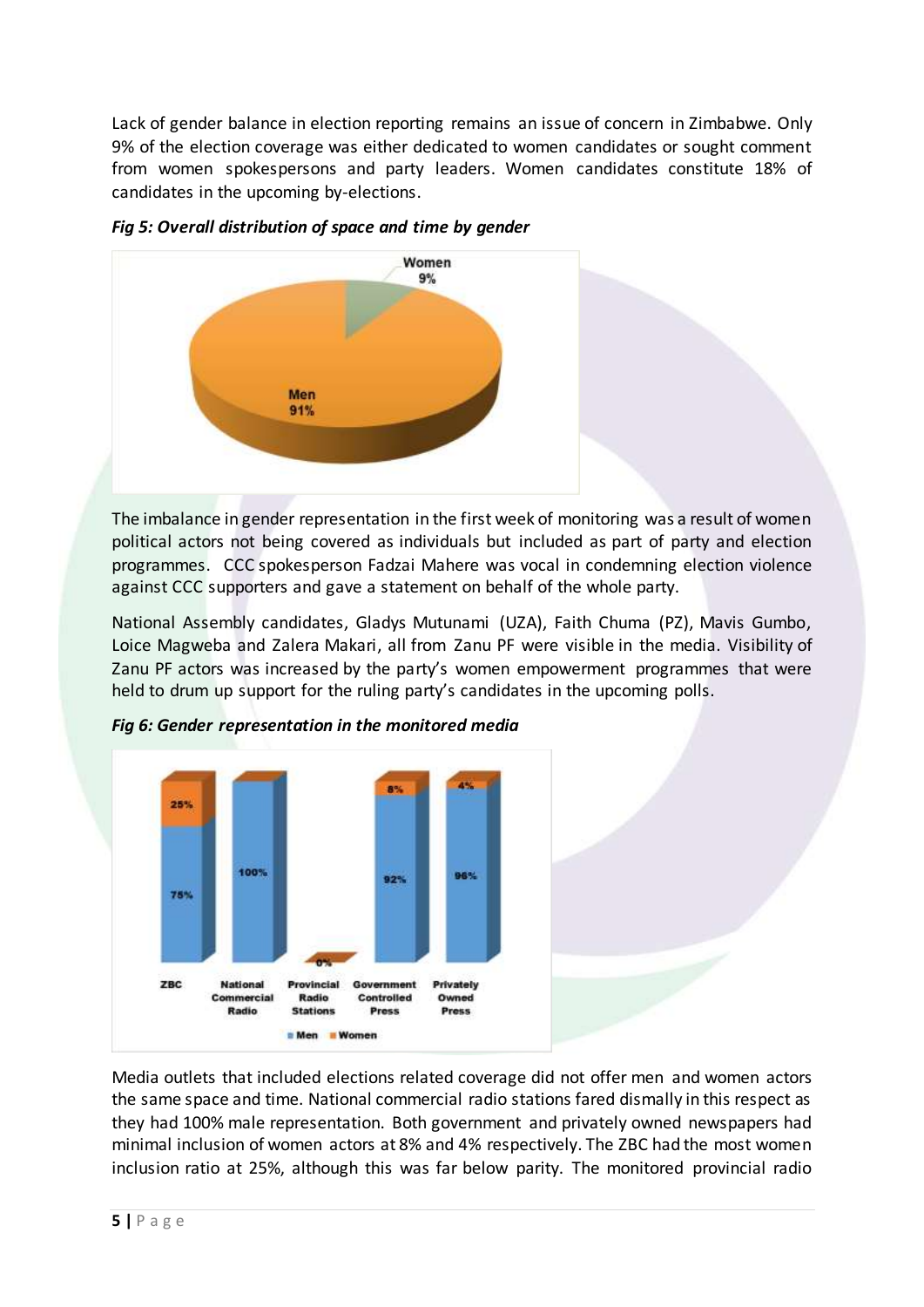stations had no elections related content during monitored times. This omission by channels that are closer to both the constituencies and poll candidates also prejudiced women of possible inclusion in the media.



#### *Fig 7: Visibility of women as political actors*

Women national assembly candidates received the most coverage (80%) amongst women political actors, followed by spokespersons and local government candidates. No women party leaders were covered by the media during this monitoring period. Amongst the four categories, women were most visible as local government candidates.

Spokespersons



Party Leaders

**Men** Women

*Fig 8: Distribution of coverage amongst political actors by gender* 

Local

Government

National

Assembly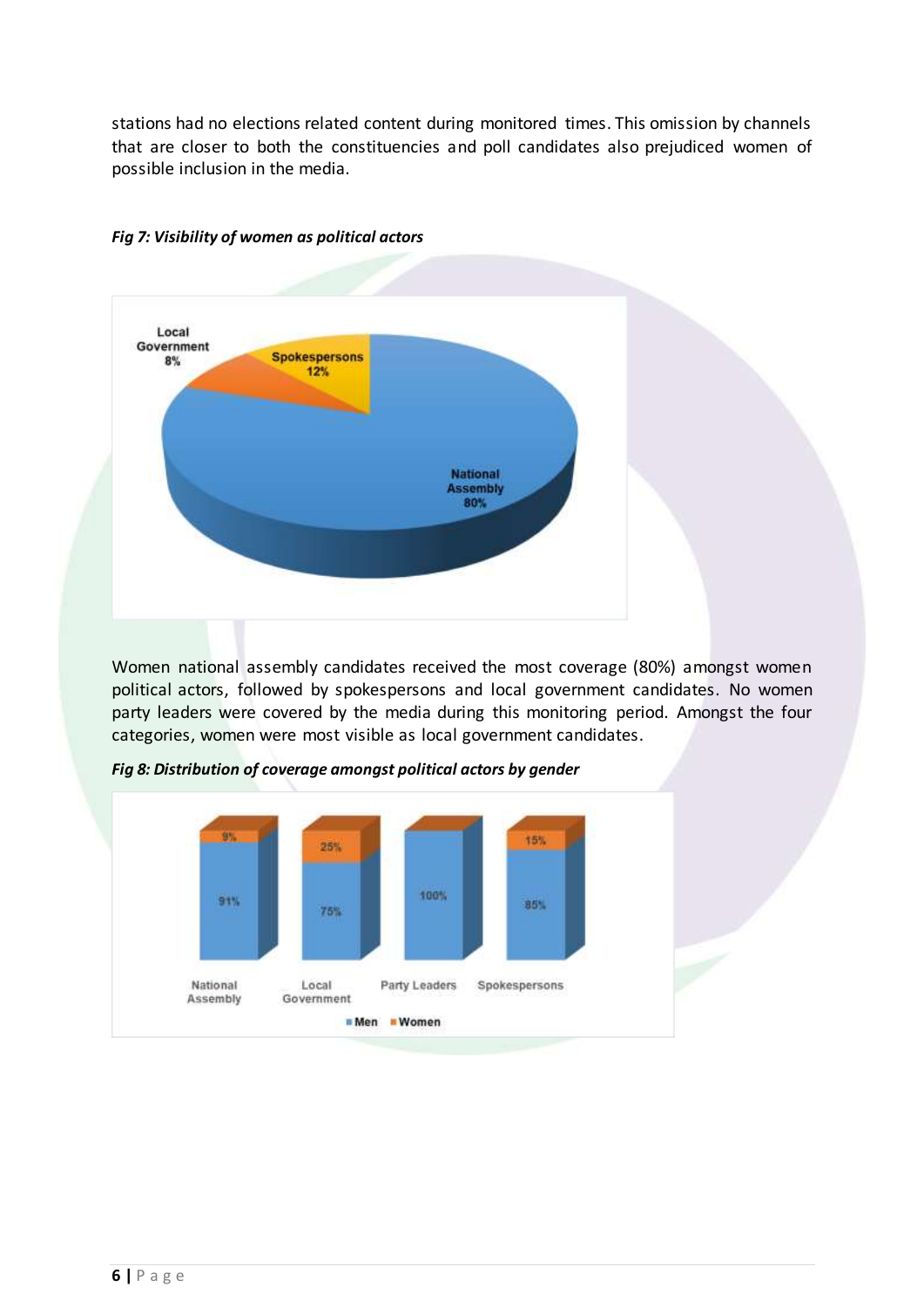#### **Conclusion and Recommendations**

Overall, elections media coverage focused on three parties in the first week of monitoring. Zanu PF, CCC and MDC-A enjoyed the most coverage. Contesting candidates were subordinated to coverage of political parties in general and coverage of political actors focused on men. During the monitored times, provincial radio stations did not publish any election related material.

- ZEC should ensure the local media gives equitable, fair and balanced coverage to all political parties and actors contesting in the elections through constant monitoring of the media's performance and regularly engaging the media to take corrective action.
- The media is encouraged to give prominence to the campaigns of the political actors contesting in the by-elections while being mindful of the need to be fair and balanced in their coverage.
- The media is advised to include more women in their coverage as more efforts are needed to reduce the dominance of men in the media.
- **Provincial radio stations are advised to participate actively in elections coverage as** they can be more inclusive and schedule more time for local authority candidates.

#### **Annex 1: Political Parties Contesting the Election**

**APP** -All People's Party **CCC** -Citizens Coalition for Change **DOP** -Democratic Opposition Party **FAS** - Federation of African States **FREEZIM** - Free Zimbabwe Congress **LEAD** -Labour, Economists and African Democrats **MA'AT ZIM** - MA'AT Zimbabwe **MDC-A** - Movement for Democratic Change Alliance - **NPF** - New Patriotic Front **PZ -**Patriotic Zimbabweans **RPZ** -Republican Party of Zimbabwe **UDA**- United Democratic Alliance **UZA**- United Zimbabwe Alliance **ZANU PF** - Zimbabwe African National Union Patriotic Front **ZAPU** - Zimbabwe African People's Union **ZLP** - Zimbabwe Labour Party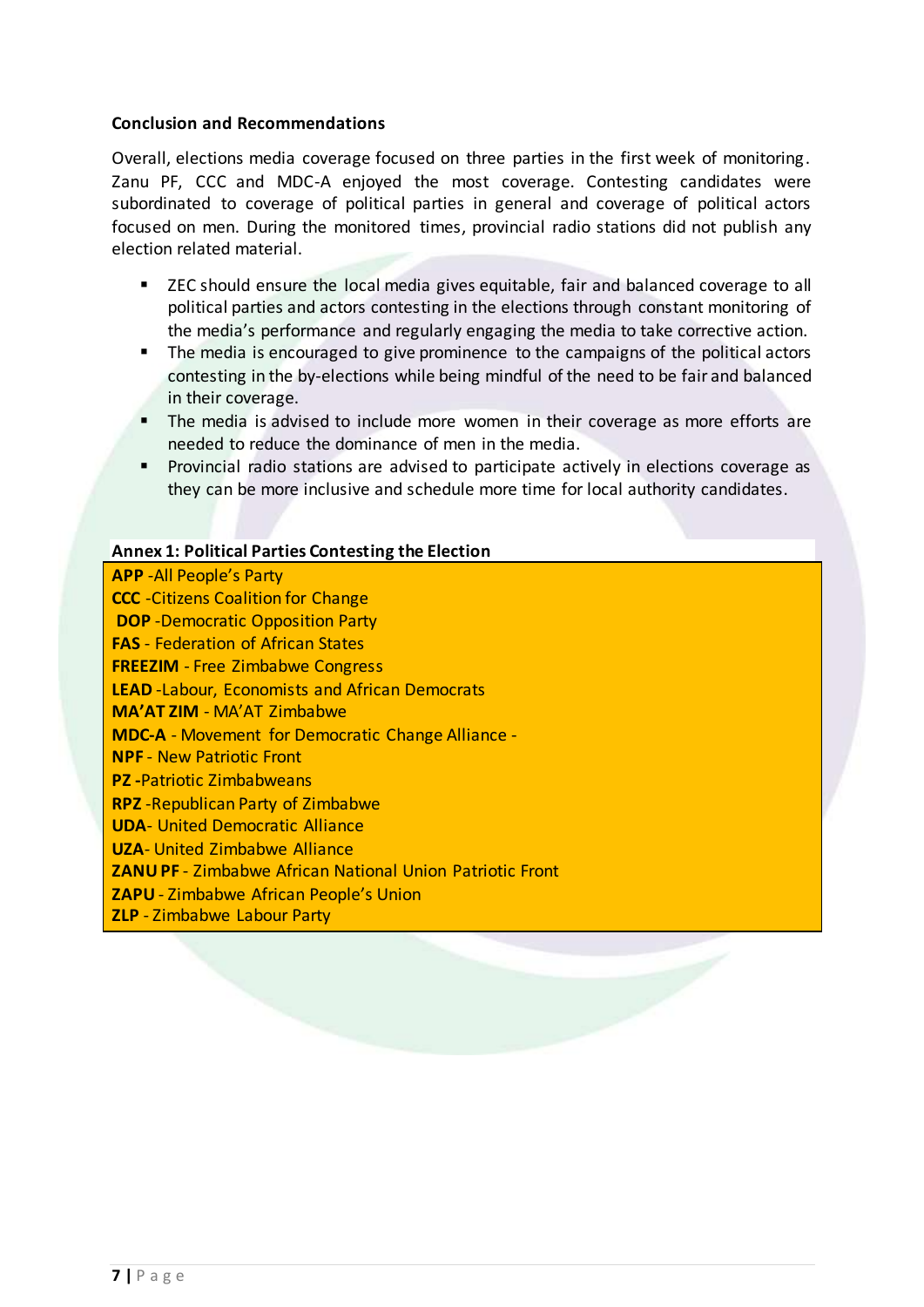|                                  |                             |                         |                         | <b>National</b><br><b>Commercia</b> | <b>Government</b><br><b>Controlled</b> | Privately<br><b>Owned</b> |
|----------------------------------|-----------------------------|-------------------------|-------------------------|-------------------------------------|----------------------------------------|---------------------------|
|                                  |                             |                         | <b>ZBC</b>              | I Radio                             | <b>Newspapers</b>                      | <b>Newspapers</b>         |
| <b>Actor</b>                     | Party<br><b>Affiliation</b> | <b>Role in Election</b> | In<br>seconds           | In seconds                          | In $cm2$                               | In $cm2$                  |
| Chamisa Nelson                   | CCC                         | Party Leader            | 142                     |                                     | 640                                    | 884                       |
| Mnangagwa<br>Emmerson            | <b>ZANUPF</b>               | Party Leader            | 1544                    |                                     | 1070                                   | 234                       |
| Mwonzora<br><b>Douglas</b>       | MDC A                       | Party Leader            | 99                      |                                     |                                        | 143                       |
| Mahere Fadzai                    | CCC                         | Spokesperson            |                         |                                     | 10                                     | 70                        |
| Mutsvangwa<br>Christopher        | <b>ZANUPF</b>               | Spokesperson            | 212                     |                                     | 336                                    | 40                        |
| Chadoka Albert                   | <b>MDCA</b>                 | Local Authority         | 1                       |                                     |                                        |                           |
| <b>Gondo William</b>             | <b>ZANUPF</b>               | Local Authority         | $\mathbf{1}$            |                                     |                                        |                           |
| Hapa Malvern                     | <b>ZANUPF</b>               | Local Authority         | $\mathbf{1}$            |                                     |                                        |                           |
| Madzingira<br>Hamy               | CCC                         | Local Authority         |                         |                                     |                                        | 89                        |
| Mateke Ignatius                  | <b>ZANUPF</b>               | Local Authority         | 25                      |                                     |                                        |                           |
| Mathuthu<br>Thembani             | <b>ZANUPF</b>               | Local Authority         | $\mathbf{1}$            |                                     |                                        |                           |
| Mazhale Justin                   | CCC                         | Local Authority         | $\mathbf{1}$            |                                     |                                        |                           |
| Mhlanga Vusani                   | MDC A                       | Local Authority         | $\mathbf{1}$            |                                     |                                        |                           |
| <b>Ncube David</b>               | <b>ZANUPF</b>               | Local Authority         | 15                      |                                     |                                        |                           |
| <b>Ncube Gregory</b>             | <b>RPZ</b>                  | Local Authority         | 15                      |                                     |                                        |                           |
| Nyathi Lizwe                     | ZAPU                        | Local Authority         | $\mathbf{1}$            |                                     |                                        |                           |
| <b>Biti Tendai</b>               | <b>CCC</b>                  | National<br>Assembly    | 43                      |                                     | $\mathbf{1}$                           | 215                       |
| Chagadama<br>Ernest<br>Kudzaishe | <b>ZANUPF</b>               | National<br>Assembly    | 31                      |                                     |                                        |                           |
| Chibaya Amos                     | <b>CCC</b>                  | National<br>Assembly    | $\overline{\mathbf{4}}$ |                                     |                                        |                           |
| Chibukwe<br>Lovemore             | P <sub>12</sub>             | National<br>Assembly    |                         |                                     | $\mathbf{1}$                           |                           |
| Chidziva<br>Happymore            | <b>CCC</b>                  | National<br>Assembly    |                         |                                     | $6\phantom{a}$                         |                           |
| Chikwinya<br>Settlement          | <b>CCC</b>                  | National<br>Assembly    |                         |                                     | 16                                     | 36                        |

*Annex 2: Space and Time allocated to the monitored political actors from 1-7 March, 2022*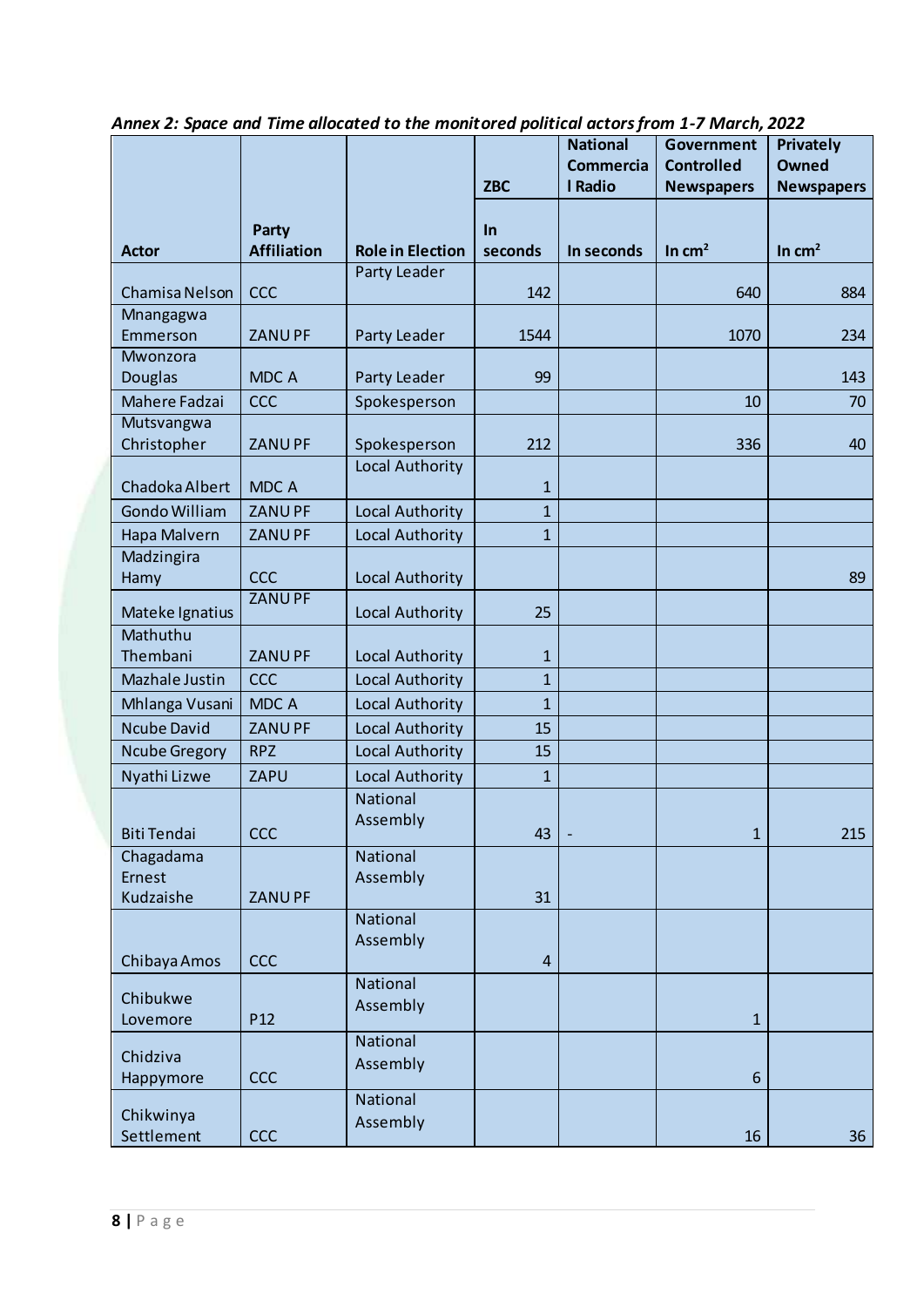| Chipanga<br>Hosiah                   | <b>PZ</b>     | National<br>Assembly | $\mathbf{1}$   |      |                |    |
|--------------------------------------|---------------|----------------------|----------------|------|----------------|----|
| Chiposi Fungai                       | MDC A         | National<br>Assembly |                | 1107 | $\mathbf{1}$   |    |
| Chiwetu<br>Jeremiah                  | <b>ZANUPF</b> | National<br>Assembly | $\overline{2}$ |      |                |    |
| Chiyanike<br>Mitchel                 | ZANU PF       | National<br>Assembly |                |      | 5              |    |
| Christopher<br>Mbanga                | <b>MDCA</b>   | National<br>Assembly | 28             |      |                |    |
| Chuma Faith                          | <b>PZ</b>     | National<br>Assembly | 70             |      |                |    |
| <b>Gumbo Mavis</b>                   | <b>ZANUPF</b> | National<br>Assembly | 193            |      | 52             |    |
| <b>Hlabani</b><br>Alderman<br>Norman | <b>CCC</b>    | National<br>Assembly |                |      | $\overline{4}$ |    |
| Hwende<br>Chalton                    | <b>CCC</b>    | National<br>Assembly |                |      |                | 35 |
| Jinjika Nobert                       | <b>ZANUPF</b> | National<br>Assembly | 74             |      |                |    |
| Jinjika Nobert                       | <b>ZANUPF</b> | National<br>Assembly |                |      | 40             |    |
| Juta Emmanuel                        | <b>ZANUPF</b> | National<br>Assembly | 33             |      |                |    |
| Madzimure<br><b>Willias</b>          | <b>CCC</b>    | National<br>Assembly |                | 1186 | $\mathbf{1}$   |    |
| Magweba Loice                        | <b>ZANUPF</b> | National<br>Assembly | 3              |      |                |    |
| Makari Zalera                        | <b>ZANUPF</b> | National<br>Assembly | 115            |      |                |    |
| Makope Master                        | <b>ZANUPF</b> | National<br>Assembly | 132            |      |                |    |
| Mandipurwa<br><b>Taurai</b>          | MDC A         | National<br>Assembly | $\mathbf{1}$   |      |                |    |
| Mandizvidza<br>Tendekai              | <b>CCC</b>    | National<br>Assembly | 26             |      |                |    |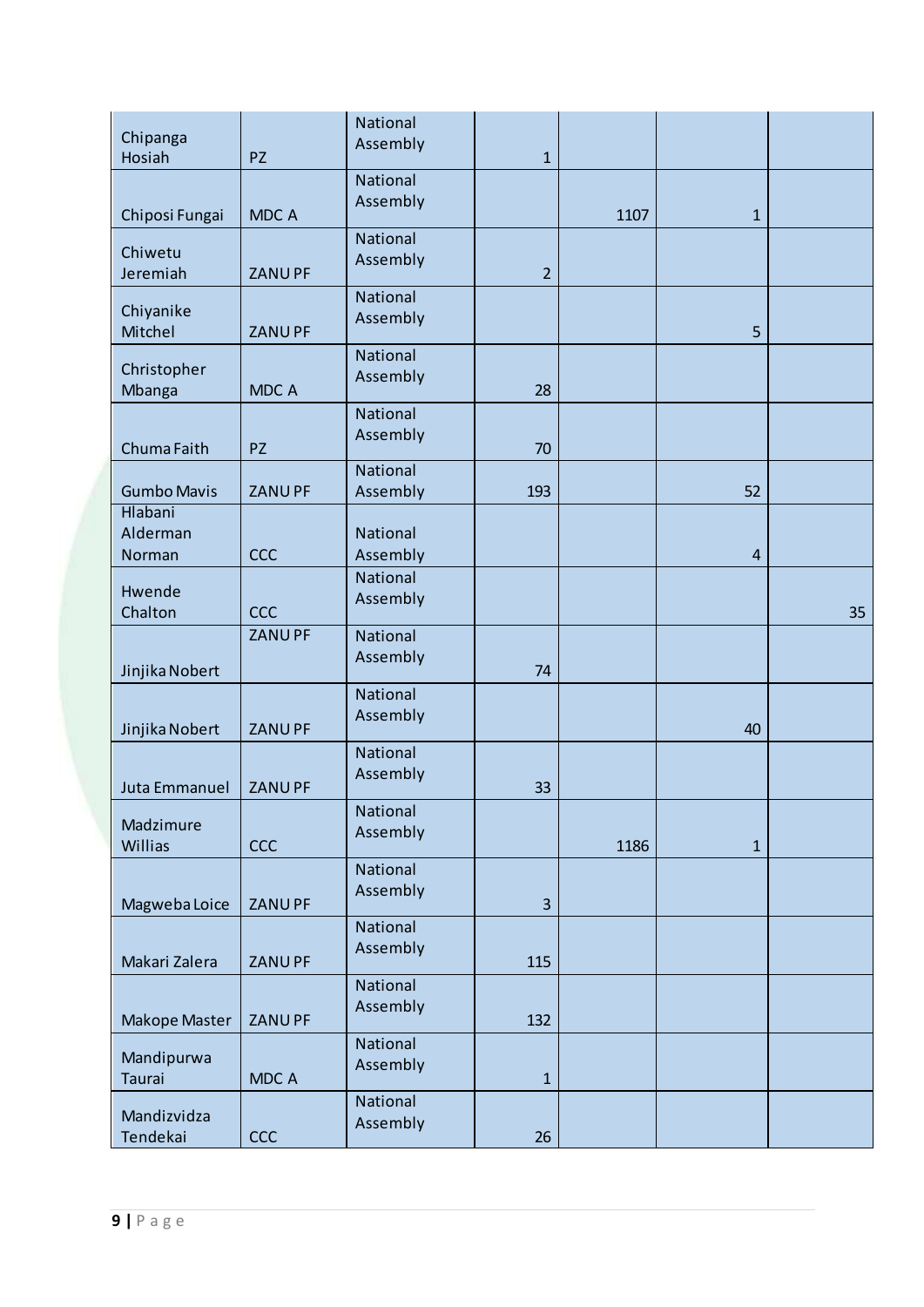| Mapfumo<br>Eventhough     |                | National<br>Assembly |                         |    |                |    |
|---------------------------|----------------|----------------------|-------------------------|----|----------------|----|
| <b>Brave</b>              | <b>MDCA</b>    |                      |                         |    | $\mathbf{1}$   |    |
| Mapope                    |                | National<br>Assembly |                         |    |                |    |
| <b>Shadreck</b>           | <b>MDCA</b>    |                      | 48                      |    |                |    |
| Mapope                    |                | National<br>Assembly |                         |    |                |    |
| <b>Shadreck</b>           | <b>MDCA</b>    | National             | 96                      | 54 |                |    |
|                           |                | Assembly             |                         |    |                |    |
| Masoka Nyasha             | <b>ZANUPF</b>  | National             | $\mathbf{1}$            |    |                |    |
| Masoka Nyasha             | <b>ZANUPF</b>  | Assembly             | $\overline{2}$          |    |                |    |
| Mateveke                  |                | National<br>Assembly |                         |    |                |    |
| Ignatious                 | <b>ZANUPF</b>  |                      | 27                      |    |                |    |
| Matewu Caston             | CCC            | National<br>Assembly |                         |    |                | 30 |
| Mathuthu                  |                | National             |                         |    |                |    |
| Thembani                  | <b>ZANUPF</b>  | Assembly             |                         |    | $\mathbf{1}$   |    |
| Mbanga                    |                | National<br>Assembly |                         |    |                |    |
| Chrstopher                | MDC A          |                      | 44                      |    |                |    |
| <b>Mhango Turner</b>      | <b>FREEZIM</b> | National<br>Assembly | 54                      |    |                |    |
| <b>Mhlolo Paul</b>        |                | National<br>Assembly |                         |    |                |    |
| Thompson                  | CCC            |                      | $\overline{\mathbf{4}}$ |    |                |    |
|                           |                | National<br>Assembly |                         |    |                |    |
| Mlambo Garikai   UZA      |                | National             | 26                      |    |                |    |
| Mlambo Garikai            | <b>UZA</b>     | Assembly             | 12                      |    |                |    |
| Moyo                      |                | National<br>Assembly |                         |    |                |    |
| Mpumelelo                 | <b>CCC</b>     | National             |                         |    | $6\phantom{1}$ |    |
| Mugadza<br><b>Misheck</b> | <b>ZANUPF</b>  | Assembly             | 29                      |    |                |    |
| Mupereri<br>Vongaishe     | <b>ZANUPF</b>  | National<br>Assembly |                         |    | 28             |    |
| Mupfumi Esau              | <b>ZANUPF</b>  | National<br>Assembly | 75                      |    |                |    |
| Murisi Zwizwai            | <b>CCC</b>     | National<br>Assembly | $\mathbf{1}$            |    |                |    |
|                           |                |                      |                         |    |                |    |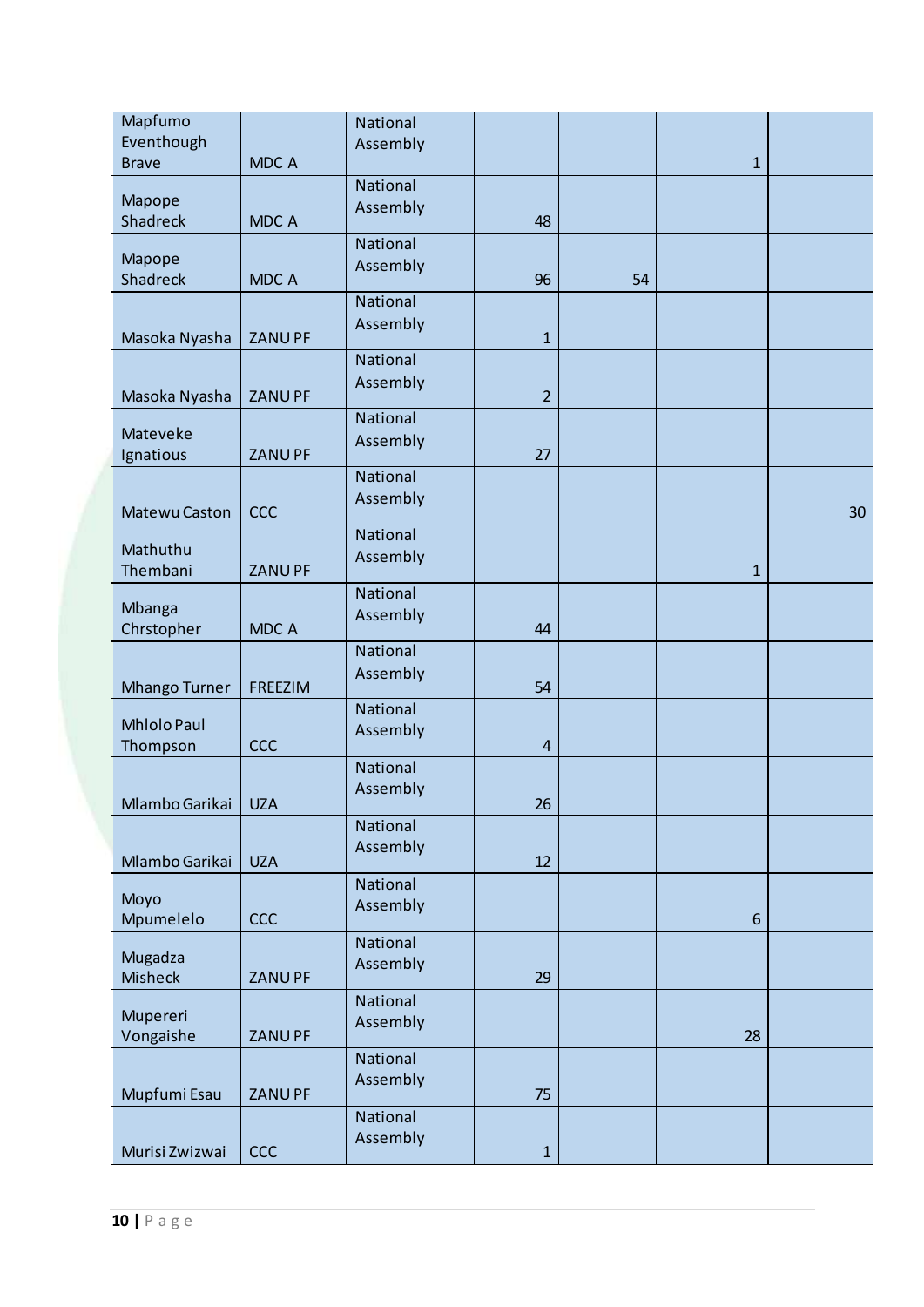| Musarurwa             |               | National             |              |              |              |       |
|-----------------------|---------------|----------------------|--------------|--------------|--------------|-------|
| Precious              |               | Assembly             |              |              |              |       |
| Nyaradzo              | <b>LEAD</b>   |                      | 34           |              |              |       |
| Mutseyami             |               | National             |              |              |              |       |
| Prosper               | <b>CCC</b>    | Assembly             | $\mathbf{1}$ |              |              |       |
|                       |               | National             |              |              |              |       |
| Mutunami              |               | Assembly             |              |              |              |       |
| Gladys                | <b>UZA</b>    |                      |              |              | $\mathbf{1}$ |       |
| Muzavazi              |               | National             |              |              |              |       |
| Witness               | MDC A         | Assembly             |              |              |              | $6\,$ |
|                       |               | National             |              |              |              |       |
| <b>Ncube Gregory</b>  |               | Assembly             |              |              |              |       |
| Lovejoy               | <b>RPZ</b>    | National             | 71           |              |              |       |
|                       |               | Assembly             |              |              |              |       |
| <b>Ncube Musa</b>     | <b>ZANUPF</b> |                      | 3            |              | $\mathbf{1}$ |       |
|                       |               | National             |              |              |              |       |
| <b>Ncube Musa</b>     | ZANU PF       | Assembly             | 3            | $\mathbf{1}$ |              |       |
|                       |               | National             |              |              |              |       |
|                       |               | Assembly             |              |              |              |       |
| <b>Ndlovu David</b>   | <b>ZANUPF</b> |                      | 52           |              |              |       |
|                       |               | National             |              |              |              |       |
| Nhambu Betty          | <b>ZANUPF</b> | Assembly             | 49           |              |              |       |
|                       |               | National             |              |              |              |       |
| Nyamunokora           |               | Assembly             |              |              |              |       |
| Oscar                 | <b>ZANUPF</b> |                      |              | 808          | 121          |       |
| Phulu Kucaca          |               | National             |              |              |              |       |
| Ivumile               | CCC           | Assembly             | 17           |              |              |       |
|                       |               | National             |              |              |              |       |
|                       | Independen    | Assembly             |              |              |              |       |
| <b>Pindire Carlos</b> | t             |                      |              |              |              | 18    |
| Sakupwanya            |               | National             |              |              |              |       |
| Pedzisai Scott        | ZANU PF       | Assembly             |              |              |              | 195   |
|                       |               | National             |              |              |              |       |
|                       |               | Assembly             |              |              |              |       |
| <b>Thompson Paul</b>  | <b>CCC</b>    |                      | 29           | 10           |              |       |
| Zaranyika             |               | National<br>Assembly |              |              |              |       |
| Anesu                 | MA'AT ZIM     |                      | $\mathbf{1}$ |              |              |       |
|                       |               | National             |              |              |              |       |
| Zizhou<br>Munyaradzi  | ZANU PF       | Assembly             | 270          | 43           |              |       |
|                       |               | National             |              |              |              |       |
|                       |               | Assembly             |              |              |              |       |
| Murisi Zwizwai        | <b>CCC</b>    |                      | 219          |              |              |       |